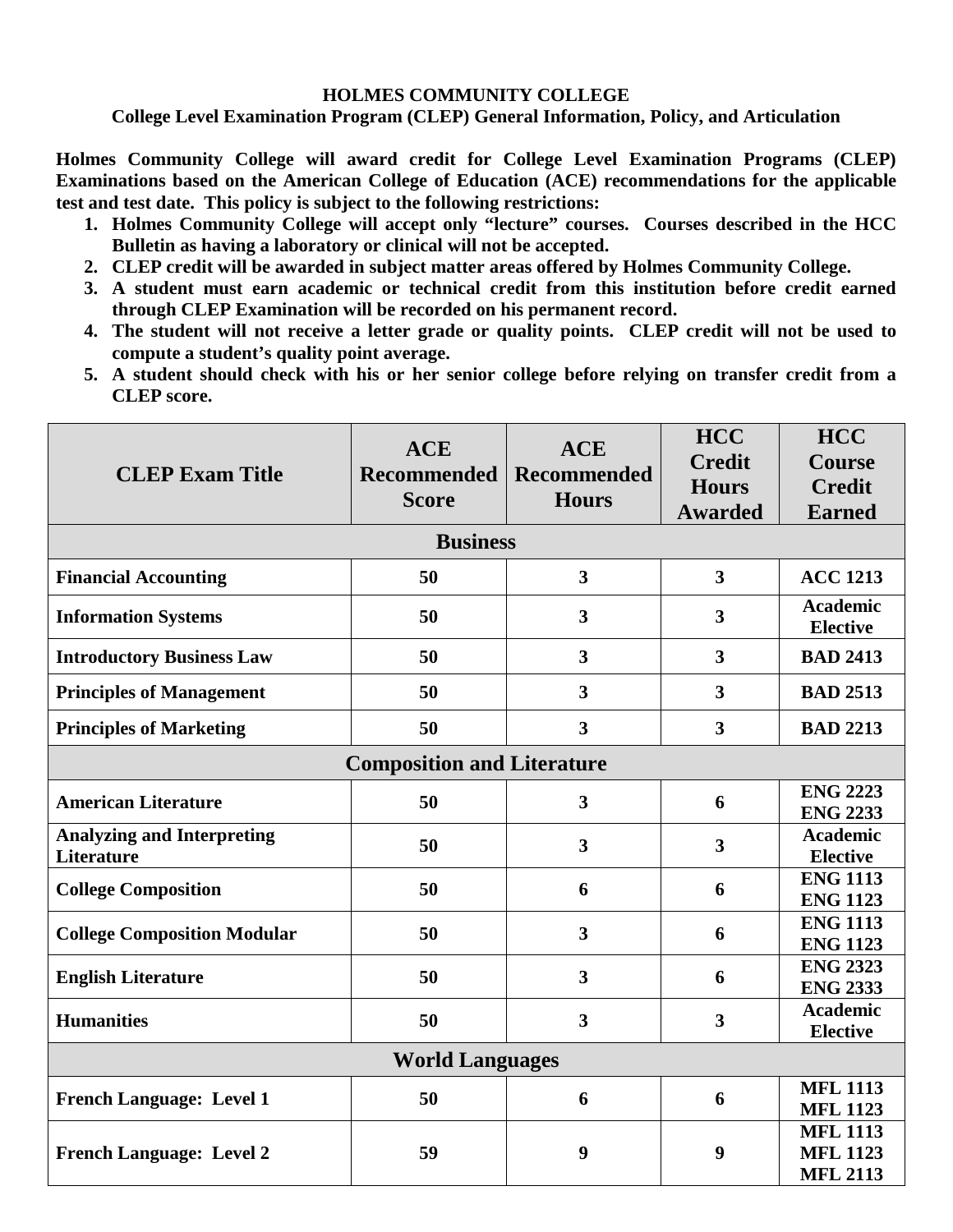| <b>German Language: Level 1</b>         | 50 | 6                       | 6                       | <b>Academic</b>                    |  |  |  |  |
|-----------------------------------------|----|-------------------------|-------------------------|------------------------------------|--|--|--|--|
|                                         |    |                         |                         | <b>Elective</b><br><b>Academic</b> |  |  |  |  |
| <b>German Language: Level 2</b>         | 60 | 9                       | 9                       | <b>Elective</b>                    |  |  |  |  |
|                                         |    |                         |                         | <b>MFL 1213</b>                    |  |  |  |  |
| <b>Spanish Language: Level 1</b>        | 50 | 6                       | 6                       | <b>MFL 1223</b>                    |  |  |  |  |
|                                         |    |                         |                         | <b>MFL 1213</b>                    |  |  |  |  |
| <b>Spanish Language: Level 2</b>        | 63 | $\boldsymbol{9}$        | 9                       | <b>MFL 1223</b>                    |  |  |  |  |
|                                         |    |                         |                         | <b>MFL 2213</b><br><b>MFL 1213</b> |  |  |  |  |
| <b>Spanish with Writing: Level 1</b>    | 50 | 6                       | 6                       | <b>MFL 1223</b>                    |  |  |  |  |
|                                         | 65 | 12                      | 12                      | <b>MFL 1213</b>                    |  |  |  |  |
|                                         |    |                         |                         | <b>MFL 1223</b>                    |  |  |  |  |
| <b>Spanish with Writing: Level 2</b>    |    |                         |                         | <b>MFL 2213</b>                    |  |  |  |  |
|                                         |    |                         |                         | <b>MFL 2223</b>                    |  |  |  |  |
| <b>History and Social Sciences</b>      |    |                         |                         |                                    |  |  |  |  |
| <b>American Government</b>              | 50 | 3                       | 3                       | <b>PSC 1113</b>                    |  |  |  |  |
| <b>History of the United States I:</b>  | 50 | $\mathbf{3}$            | 3                       | <b>HIS 2213</b>                    |  |  |  |  |
| <b>Early Colonization to 1877</b>       |    |                         |                         |                                    |  |  |  |  |
| <b>History of the United States II:</b> | 50 | 3                       | 3                       | <b>HIS 2223</b>                    |  |  |  |  |
| 1865 to the Present                     |    |                         |                         |                                    |  |  |  |  |
| <b>Human Growth and Development</b>     | 50 | $\overline{\mathbf{3}}$ | $\overline{\mathbf{3}}$ | <b>EPY/PSY</b><br>2533             |  |  |  |  |
| <b>Introduction to Educational</b>      |    |                         |                         | <b>Academic</b>                    |  |  |  |  |
| <b>Psychology</b>                       | 50 | $\overline{\mathbf{3}}$ | $\overline{\mathbf{3}}$ | <b>Elective</b>                    |  |  |  |  |
| <b>Introductory Psychology</b>          | 50 | $\overline{\mathbf{3}}$ | $\mathbf{3}$            | <b>PSY 1513</b>                    |  |  |  |  |
| <b>Introductory Sociology</b>           | 50 | $\mathbf{3}$            | $\overline{\mathbf{3}}$ | <b>SOC 2113</b>                    |  |  |  |  |
| <b>Principles of Macroeconomics</b>     | 50 | 3                       | 3                       | <b>ECO 2113</b>                    |  |  |  |  |
| <b>Principles of Microeconomics</b>     | 50 | $\overline{\mathbf{3}}$ | $\mathbf{3}$            | <b>ECO 2123</b>                    |  |  |  |  |
|                                         |    |                         |                         | <b>Academic</b>                    |  |  |  |  |
| <b>Social Sciences and History</b>      | 50 | 6                       | 3                       | <b>Elective</b>                    |  |  |  |  |
| <b>Western Civilization I:</b>          | 50 | 3                       | $\overline{\mathbf{3}}$ | <b>HIS 1113</b>                    |  |  |  |  |
| <b>Ancient Near East to 1648</b>        |    |                         |                         |                                    |  |  |  |  |
| <b>Western Civilization II:</b>         | 50 | $\mathbf{3}$            | 3                       | <b>HIS 1123</b>                    |  |  |  |  |
| 1648 to the Present                     |    |                         |                         |                                    |  |  |  |  |
| <b>Science and Mathematics</b>          |    |                         |                         |                                    |  |  |  |  |
| <b>Biology</b>                          | 50 | 6                       | $\mathbf{3}$            | <b>Academic</b><br><b>Elective</b> |  |  |  |  |
| <b>Calculus</b>                         | 50 | $\overline{\mathbf{4}}$ | $\overline{\mathbf{3}}$ | <b>MAT 1613</b>                    |  |  |  |  |
|                                         |    |                         |                         | <b>Academic</b>                    |  |  |  |  |
| <b>Chemistry</b>                        | 50 | 6                       | 3                       | <b>Elective</b>                    |  |  |  |  |
| <b>College Algebra</b>                  | 50 | $\overline{\mathbf{3}}$ | 3                       | <b>MAT 1313</b>                    |  |  |  |  |
| <b>College Mathematics</b>              | 50 | 6                       | $\mathbf{3}$            | <b>Academic</b><br><b>Elective</b> |  |  |  |  |